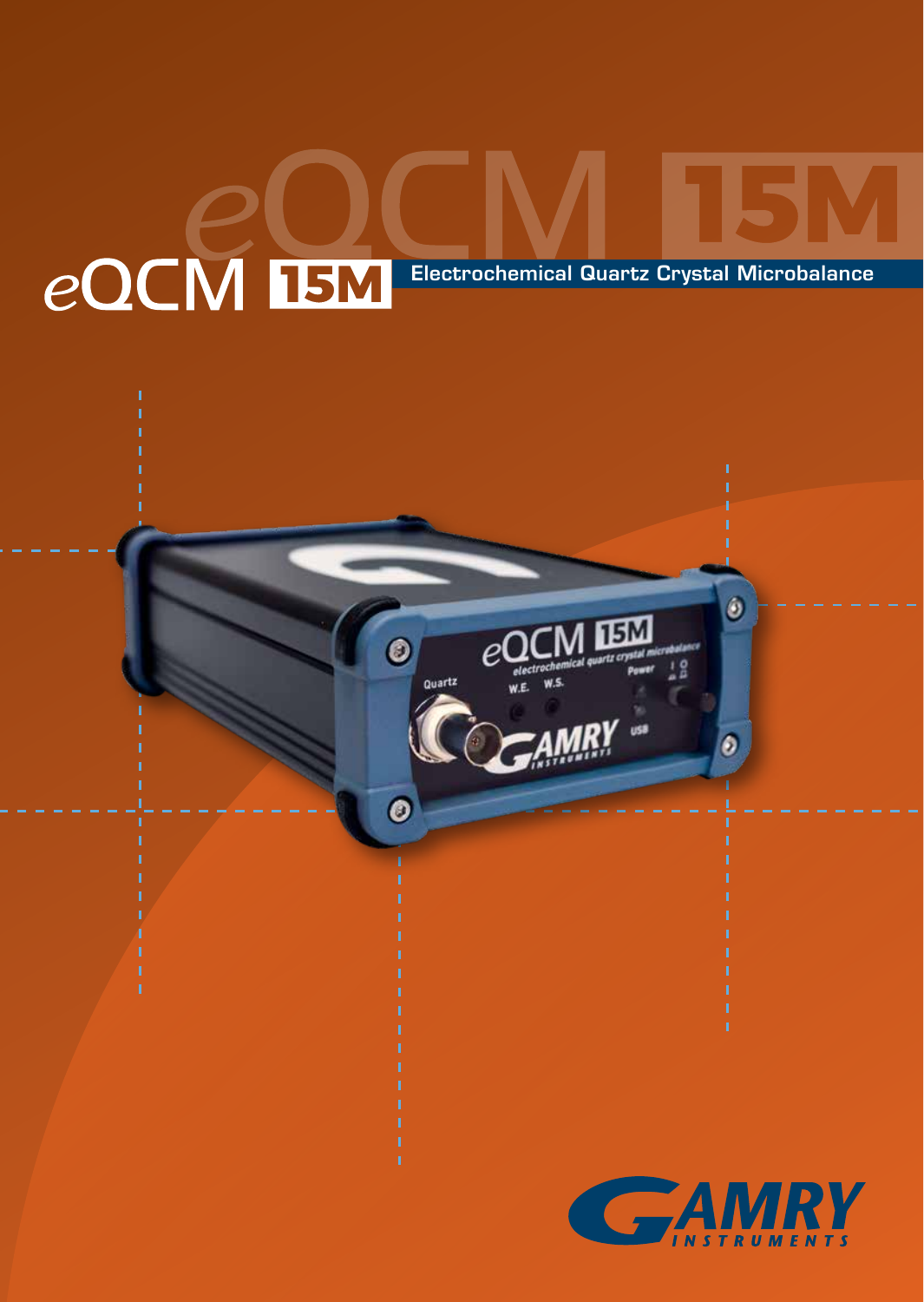The electrochemical quartz crystal microbalance (EQCM) can be used to study a variety of interfacial phenomena. These phenomena can include:

- Li<sup>+</sup> Intercalation
- Electrodeposition
- **Corrosion Studies**
- **Electropolymerization**
- Ion/Solvent Adsorption and Transport
- Binding Events

All of these processes result in mass changes to the surface being studied. The eQCM utilizes quartz crystals that resonate at specific frequencies upon the application of an AC signal. These resonant frequencies will change as mass is lost or added to the electrode on the face of the quartz crystal. The eQCM 15M monitors these frequency changes in order to calculate mass gained or lost.

## **APPLICATIONS**

#### *Energy Research*



Understanding ion intercalation is an important part of battery development. Assemble your half-cell on a coated crystal and monitor mass changes as your cycle the potential – giving you insight into various charge transfer steps. Repeated cycling can allow you to understand trapping mechanisms and how they shorten device lifetime.

Studying ion fluxes is an important step in improving the performance of supercapacitors. Ions and solvent will adsorb and desorb when the potential of the electrode is cycled. Understanding the relationship between mass and charge allows you to identify key ions in your electrode processes. Knowing what ions are moving then allows you to understand solvent behavior during your experiment.

#### *Corrosion Studies*

Measuring corrosion rates by mass loss is easy with the eQCM 15M. Below is an example of Cu corroding in an acidic solution.



Inhibitors could be studied too – see how the mass loss rate decreases after you add an inhibitor. Or you can actively polarize your electrode using a potentiostat to induce corrosion.



## *Physical Electrochemistry*

Electropolymerization and electrodeposition are two important processes in physical electrochemistry. Both produce mass changes to the electrode surface in the form of a film. Mass-charge relationships during deposition provide insight on deposition processes while mass-charge relationships of already-formed films provide insight into film redox properties.

*Repeated cycling of an Au-coated quartz crystal in the presence of bithiophene results in increases in current and mass.* 



#### *Sensor Development*

Sensors rely upon binding events to produce a change. Mass changes are easily detected when an analyte binds to a functionalized electrode. No more labeling the species of interest for spectroscopic detection – the QCM can respond to any binding event.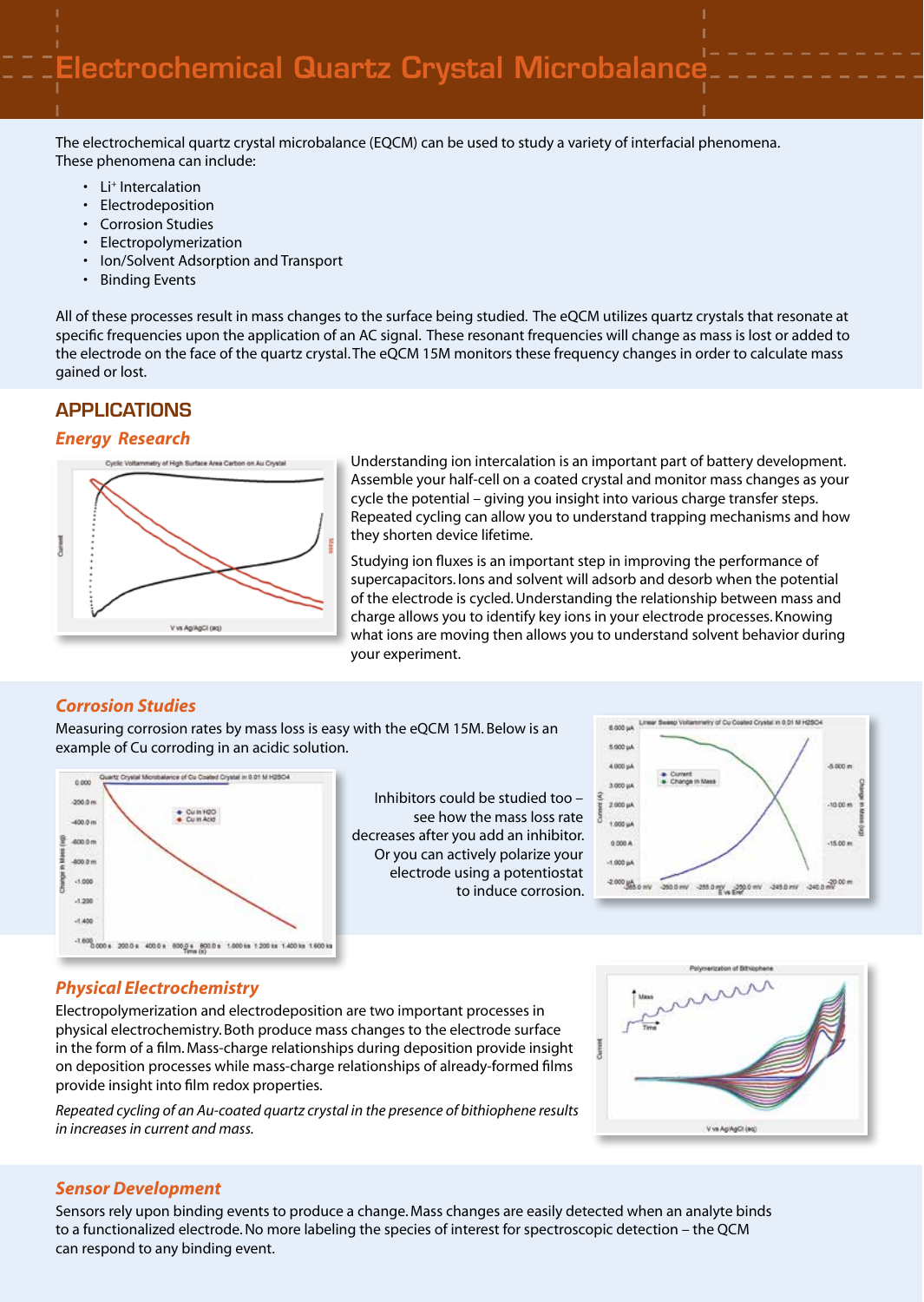# Software Features

Gamry's Resonator™ software controls both the QCM and a Gamry Potentiostat. Resonator includes a full suite of physical electrochemistry techniques. The RHE200 license required  $\mathbb{R}^n$ 

#### *Electrochemical Techniques*

- Cyclic Voltammetry
- Linear Sweep Voltammetry
- Chronoamperometry
- Chronopotentiometry
- Chronocoulometry
- Controlled Potential Coulometry (Bulk Electrolysis)
- Repeating Chronoamperometry
- Repeating Chronopotentiometry



*Data acquisition is controlled with one program. QCM control is on one tab while potentiostat control is on another tab.*

*Frequency data is displayed on the potentiostat tab during acquisition. Here are both the QCM and potentiostat responses during the cycling of a Cu film on an Au electrode.* 



Θ

C)

 $^{1}_{2}$ 



When you combine the eQCM 15M with a Gamry Potentiostat such as a Reference 620™, you get the combination of state-of-the-art instruments. Data are easily incorporated into Gamry's powerful Echem Analyst giving an intuitive feel to analysis and presentation. Current/Voltage curves overlaid with frequency data are standard.

*In Echem Analyst, Current/Voltage data are overlaid with frequency data as part of the standard data analysis.* 

Echem Analyst scripts are written using Visual Basic® for Applications, giving you the ability to modify data handling. For example, if you wanted to calculate solvent flux in a polymer film during redox cycling, you could write a custom script to calculate and display flux versus potential, time, or charge.



*Easily plot Mass versus Charge to back out Molar Masses.*